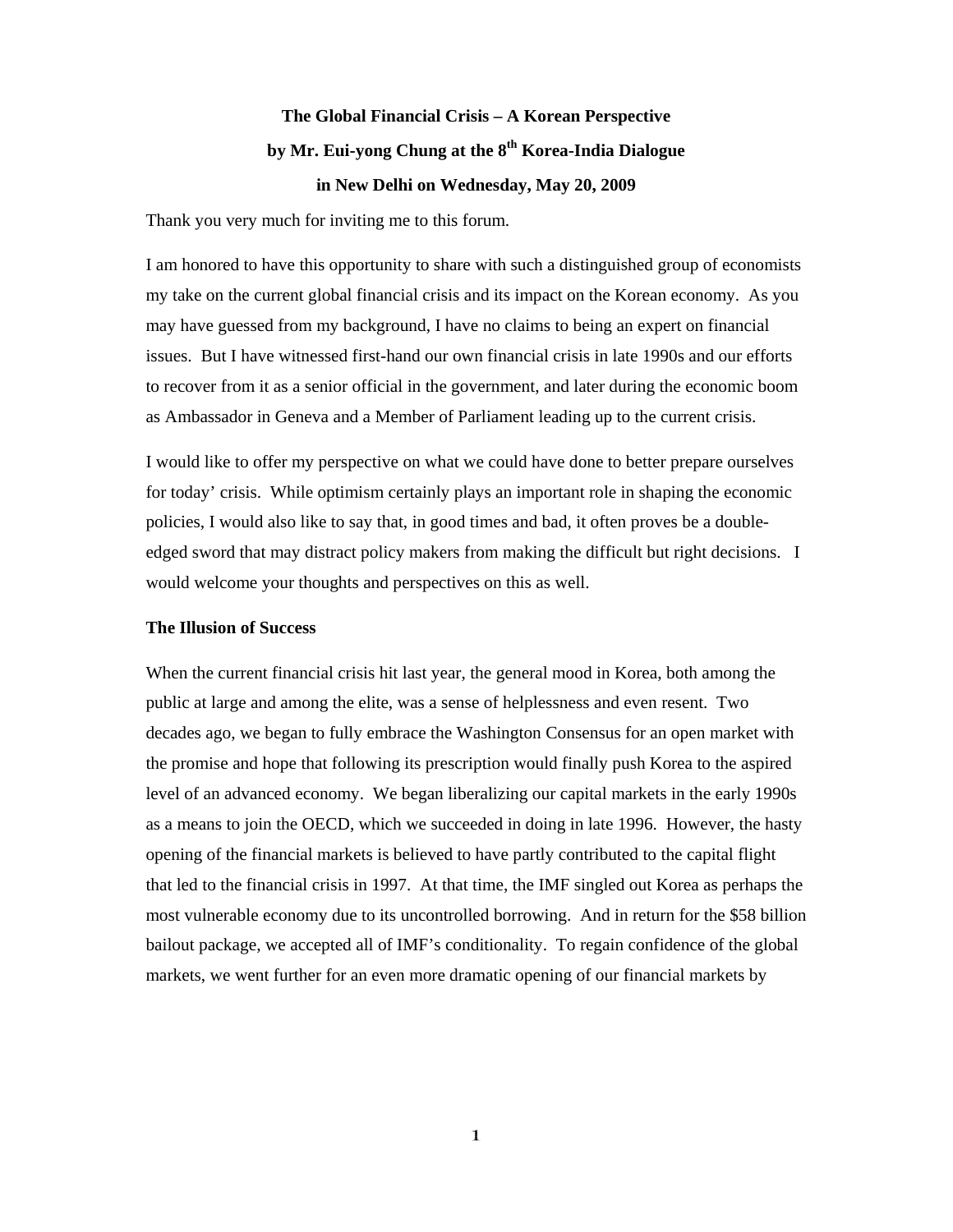pledging "IMF plus" remedies.<sup>1</sup> We believed then that Korea needed to allow free flow of capital to improve our economic health.

As the Deputy Minister for Trade during the financial crisis, I remember leading government delegations around the world to convince foreign investors that Korea was a better, safer place to invest now that we had fully endorsed the West's practices. And some of the reforms that came out of it had been long overdue, such as government deregulation, corporate governance and restructuring, and labor sector reforms. In fact, I believe that we did not go as far as we should have in the public, corporate and labor sectors, due to strong resistance from the respective sectors. However, what was less understood, but equally emphasized as an integral part of the overall reform package, was the opening and deregulation of the financial sector.

There were many improvements brought about through the IMF-prescribed policies, and for a decade or so since our own crisis, things had been going relatively well until the recent collapse. Korea had recovered from the crisis faster than other Asian economies, and repaid its outstanding foreign debts earlier than its due time and became a net creditor. The economy grew annually at an average rate of 4%. The foreign reserves reached over \$260 billion by the end of 2007 from a mere \$5 billion level during the financial turmoil. The value of the Korean currency rose from more than 1,900 *won* to the US dollar at the peak of the crisis to around 950 *won* to the dollar in early 2008. Even President Lee Myung-bak's campaign pledge during the 2007 presidential election, dubbed the "Korea 747 Vision Plan," looked deliverable.<sup>2</sup> And it is only months ago that our brightest kids still dreamed of joining the ranks in Wall Street firms, or our government ambitiously laid out a blueprint to become the "financial hub of Northeast Asia." But the extent to which the current crisis have afflicted Korea as much as, if not more than, those economies that had not followed so meticulously the Washington Consensus, has left us with a sense of confusion and bitterness.

There is a saying, "nothing feeds success more than past success." Unfortunately, in our case, success only fed complacency. As the economy continued to prosper, and as Korea's trading

 $\overline{\phantom{a}}$ 1 The Case for an East Asian Caucus on global governance a Korean Perspective, by Dr. Soo-gil Young, Chair, KOPEC, Seoul, on April 12, 2009

 $2$  As a presidential candidate during the 2007 election, Mr. Lee Myungbak had pledged to increase annual economic growth rate to 7%, double the per-capita income to \$40,000 and lift the economy to the WORLD S  $7<sup>th</sup>$  LARGEST FROM THE  $12<sup>th</sup>$  BY 2017.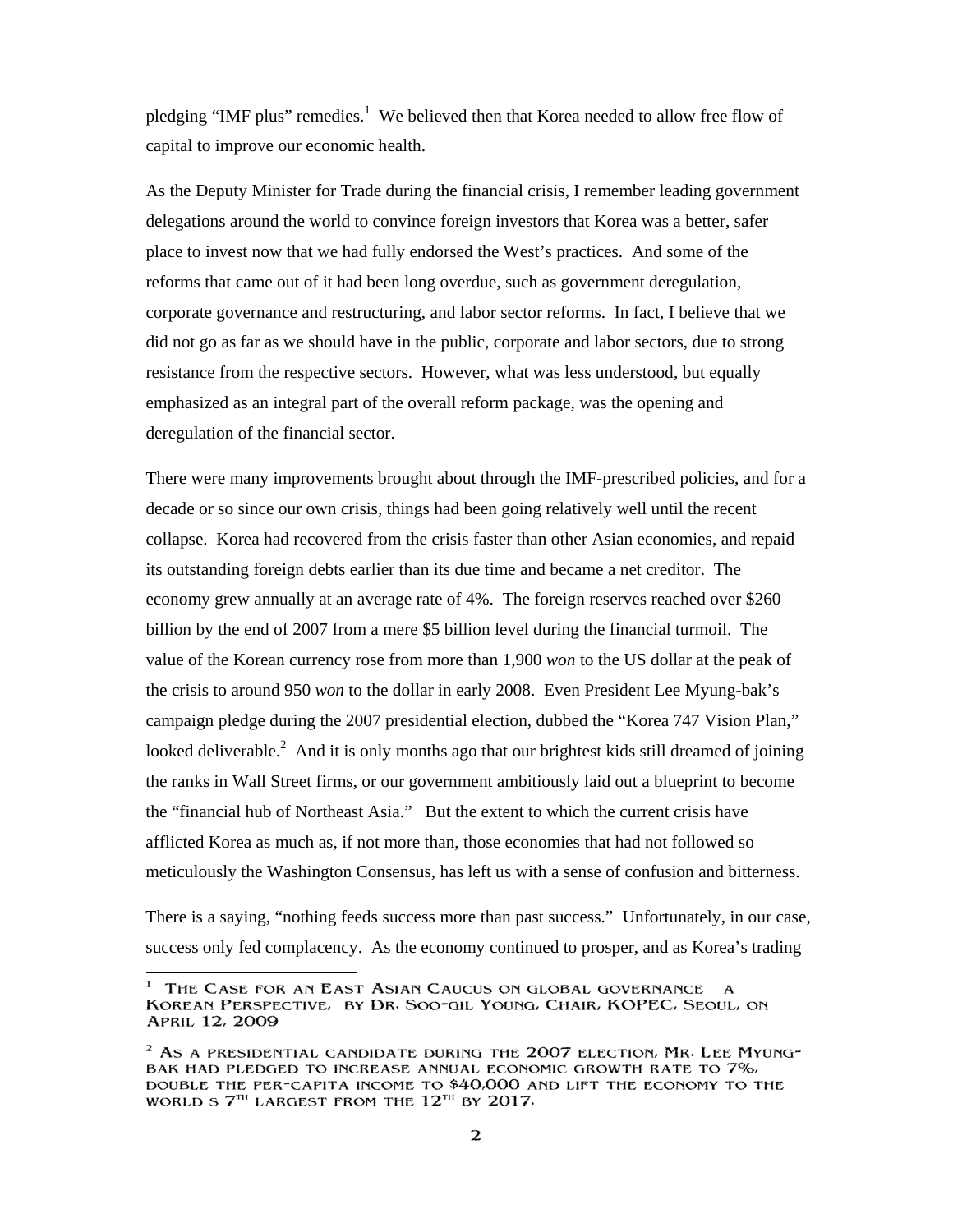with China surpassed that with the U.S. for the first time in history, government officials began to confidently pronounce that Korea was increasingly "decoupled" from the U.S. economy, which began showing strains from its housing market as early as the summer of 2007. Even when things really began to take a turn for the worse in early 2008, our officials maintained that the U.S. mortgage market troubles were an isolated event from which our economy would be shielded. They kept assuring us that we were not likely to run into another financial crisis, citing the country's stronger economic fundamentals compared to a decade ago. It is understandable, even forgivable, that our government did not have a clear grasp of the magnitude of the U.S. financial meltdown. However, it was irresponsible and naïve for the government not to have thought through a contingency for the impacts of a U.S. fallout on Korea's economy. Even if we had one, how we could have succeeded in protecting the economy from the global shock is still unclear to me – but, nevertheless, we should have at least been contemplating such a possibility.

The impacts of the crisis on our economy were indeed severe. The economy shrank 4.3% in the first quarter of this year compared to the same period of last year, following a 5.6% decline in the previous quarter, which was the worst performance since the first quarter of 1998 when the economy shrank 7.8%. On April 22, the IMF sharply lowered its 2010 growth outlook for Korea to 1.5% from its 4.2% prediction two months ago.<sup>3</sup> It was the sharpest downward adjustments of its growth forecasts among key economies. The IMF report came as government leaders were encouraged by some signs of recovery in recent months and publicly expressed their confidence about the earlier-than-expected recovery. The government now predicts that we will post a growth rate of 3 to 4% in 2010, after a 2% drop this year which is about half of the IMF's forecast of a 4% decline.

## **The Perils of Optimism**

Optimism recently started to spread in Korea that our economic slump would soon hit the bottom. In dire times as now, optimism may be a good thing, but must be grounded in reality. In fact, the economy technically avoided a recession, or two straight quarters of contraction,

 $\overline{a}$  $3$  Further, on May 5, 2009, the IMF, in its revised global economic outlook, forecast that the per-capita GDP of Korea will decline to \$14,945 in 2009 and will not breach the \$20,000 mark until beyond 2014, when it will reach \$19,015. Koreas per-capita GDP had topped \$20,000 mark in 2007. But, in 2008, it dropped to \$19,015, thanks to the sluggish economy which grew only 2.2% and the weaker currency which tumbled 25.7%. The Korean government recently forecast that the per-capita GDP may surpass the \$20,000 mark in 2011.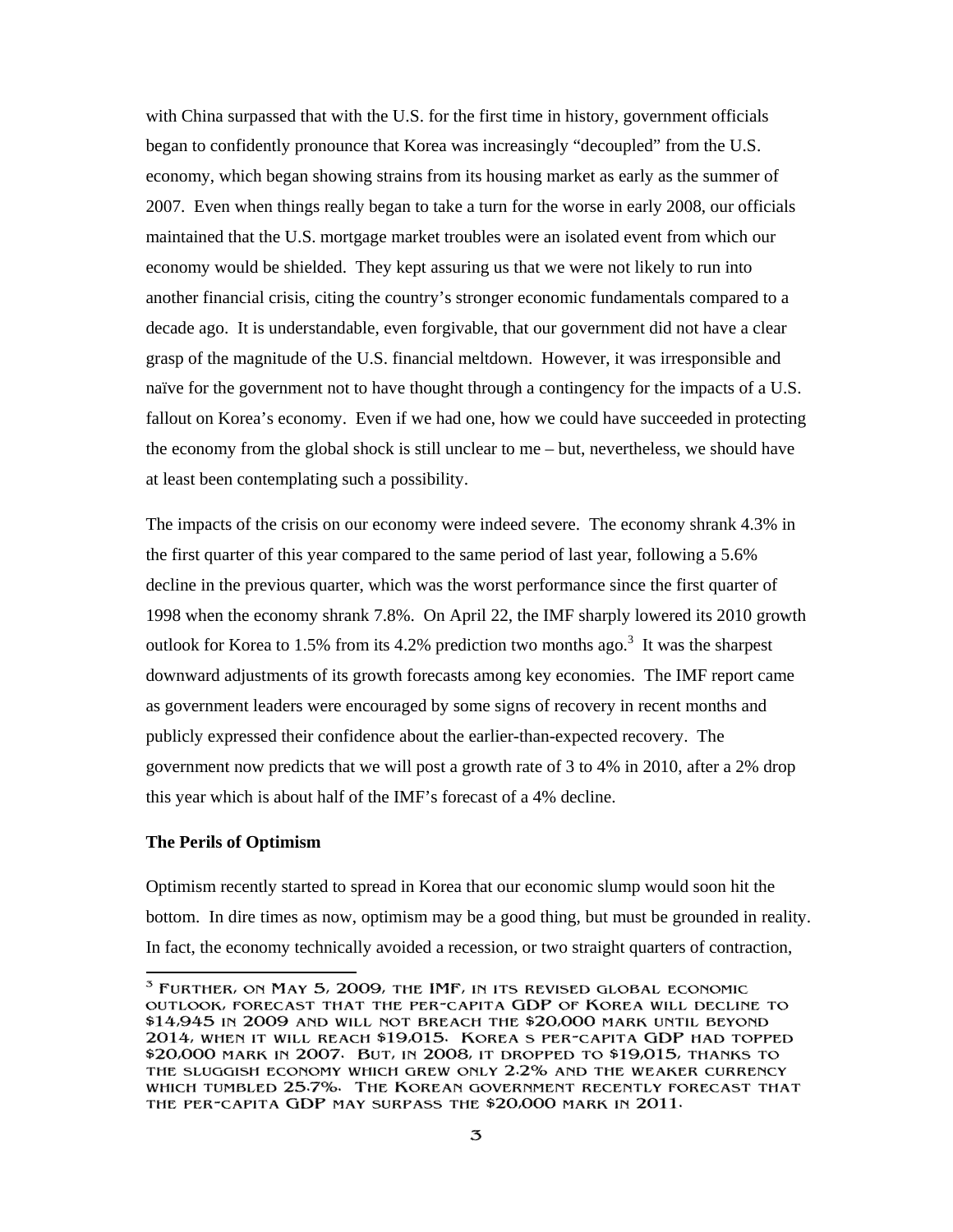by growing 0.1% in the first quarter of this year over the previous quarter which resulted in a 5.1% quarterly plunge. Financial markets performed relatively well, with its stock price index having risen  $24\%$  in the four months of this year<sup>4</sup>. Foreign currency liquidity has been eased, as the country's foreign reserves began to increase again.<sup>5</sup> And the value of the *won* began to stabilize at around 1,300 *won* to the dollar since late April.<sup>6</sup> Such optimism gained some credence when the OECD announced that the leading indicators in February showed that Korea was ahead of other OECD members in its recovery from the current crisis.<sup>7</sup> But before we embrace this optimism, we need to take a reality check. Critics say that the signs of recent improvement were mainly powered by lavish government pump-priming<sup>8</sup> and cautioned against such optimism as concerns linger over the stagnant debt market and lackluster foreign investment. They warn that the Korean economy is not coming out of its slump in a V-shaped recovery as it did from the previous crisis, but rather it will experience a W-shaped "double-dip," or even an L-shaped recession, taking more time than anticipated before making a turnaround.

Another troubling example of our misguided optimism lies in our complacency towards foreign exchange reserves. After our financial crisis of 1997-98, we clung to the belief that as long as we had enough foreign currency reserves, we could enjoy a free-flowing capital

 $6$  The improvement in the country s foreign reserves has also helped to strengthen the won, which has gained nearly 300 won against the dollar within two months since March 2 when it reached 1,575 won to THE DOLLAR. THE WON ROSE TO A FOUR MONTH HIGH TO 1,270 WON TO THE dollar on May 5.

<sup>7</sup> On April 20, 2009, the OECD announced in a report that the composite leading indicator(CLI) for Korea increased to 94.5 in February, up 1.6 points from 92.9 in January. The CLI gauges how the economy will fare six months ahead. And a reading below 100 means the economy will continue to shrink. Korea posted the steepest improvement among 30 OECD member nations in the index. The OECD average stood at 92, down 0.7 points from a month earlier.

 $\frac{1}{2}$ <sup>4</sup> The stock price index, KOSPI, which fell below the 1,000 mark in early March 2009, now hovers around the 1,400 level.

<sup>5</sup> The foreign reserves began to rise again in January 2009 and amounted to \$212.5 billion at the end of April, the highest since September 2008 when it amounted to \$239.7 billion.

<sup>8</sup> On April 29, 2009, the Korean National Assembly approved the governments supplementary budget bill which included a 17.2 trillion won, or \$13.6 billion, package of cash handouts, cheap loans, labor market aid and infrastructure spending. The package was in addition to 50 trillion won allocated earlier in relief measures. In addition, the government has frontloaded spending, by pouring as much of 40% of this years budgetary expenditures into the economy during the first quarter.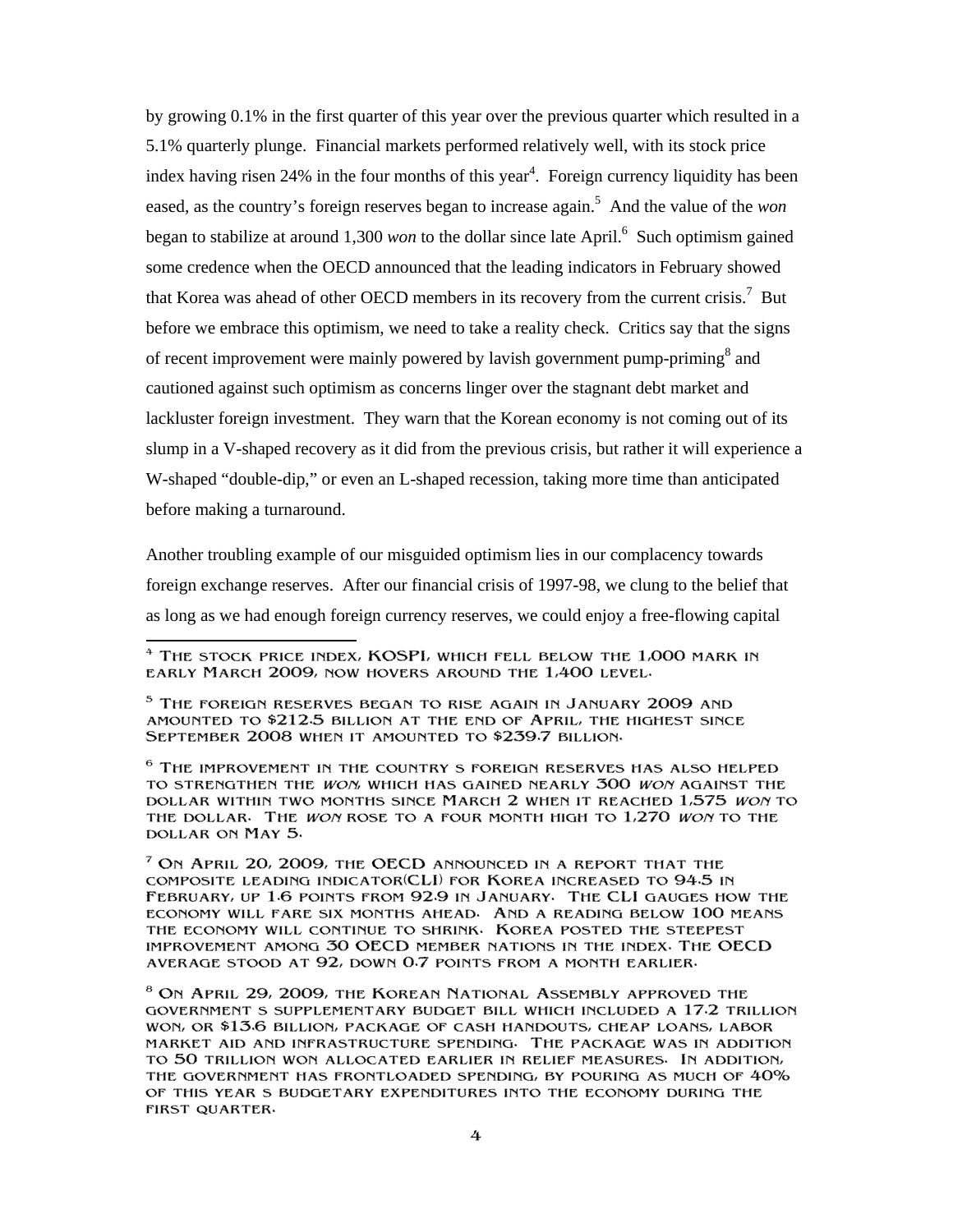market without fear of another capital flight. Korea had successfully accumulated the  $6<sup>th</sup>$ largest amount of foreign reserves in the world in ten years since the last financial crisis. The perceived strength of a central bank's ability to intervene would provide enough protection. Moreover, we were led to believe that the U.S. financial markets with its highly sophisticated leverage mechanisms were optimizing the efficiency of capital allocations while its consumers were making rational choices as they piled on debt that were being financed by Korea and other exporting countries. We had confidence that our buildup of dollar reserves not only protected our economy but provided capital to the efficient and rational economy that is the United States. We all know what has happened since. Not only did the U.S. experience a devastating housing market burst, it spread its malaise through a "trade burst." As *BusinessWeek* reports*,* the false aura of wealth created by cheap debt and rising home values had led U.S. consumers to spend more than they earned, whose demand for imported goods fueled production and imports from countries like Korea, China and Japan.<sup>9</sup>

Our foreign exchange reserves declined more than \$60 billion in 2008. In October alone, it dropped by more than \$27 billion, or 11% of the total reserves, and an amount greater than the entire foreign reserves we had when the financial crisis occurred in 1997. The decline came as the government aggressively intervened in the currency market to prop up our weaker currency and provided dollars to local banks suffering from a liquidity crunch. However, as capital outflows by foreign investors continued, further decline in reserves and in the value of the currency had serious confidence effects, spurring further outflows. The balance of foreigners' investments in Korean companies, securities and other assets stood at \$602 billion at the end of last year, a 27.5% drop or \$224 billion lower than a year earlier. The value of the Korean *won* depreciated more than 50% in the six months period since September 2008, reaching 1,575 *won* to the dollar in early March this year, the steepest devaluation among the key Asian currencies. Overall, the situation demonstrated that a country with large war chests like Korea cannot fully insure against a "sudden stop" of capital inflows. $10$ 

 $\overline{\phantom{a}}$  $9$  The End of the Trade Bubble, by Michael Mandel, in BusinessWeek, on February 11, 2009

<sup>&</sup>lt;sup>10</sup> Implications for Asia from the Global Financial Crisis and Policy PERSPECTIVES, BY TAKATOSHI KATO, DEPUTY MANAGING DIRECTOR, IMF, ON February 14, 2009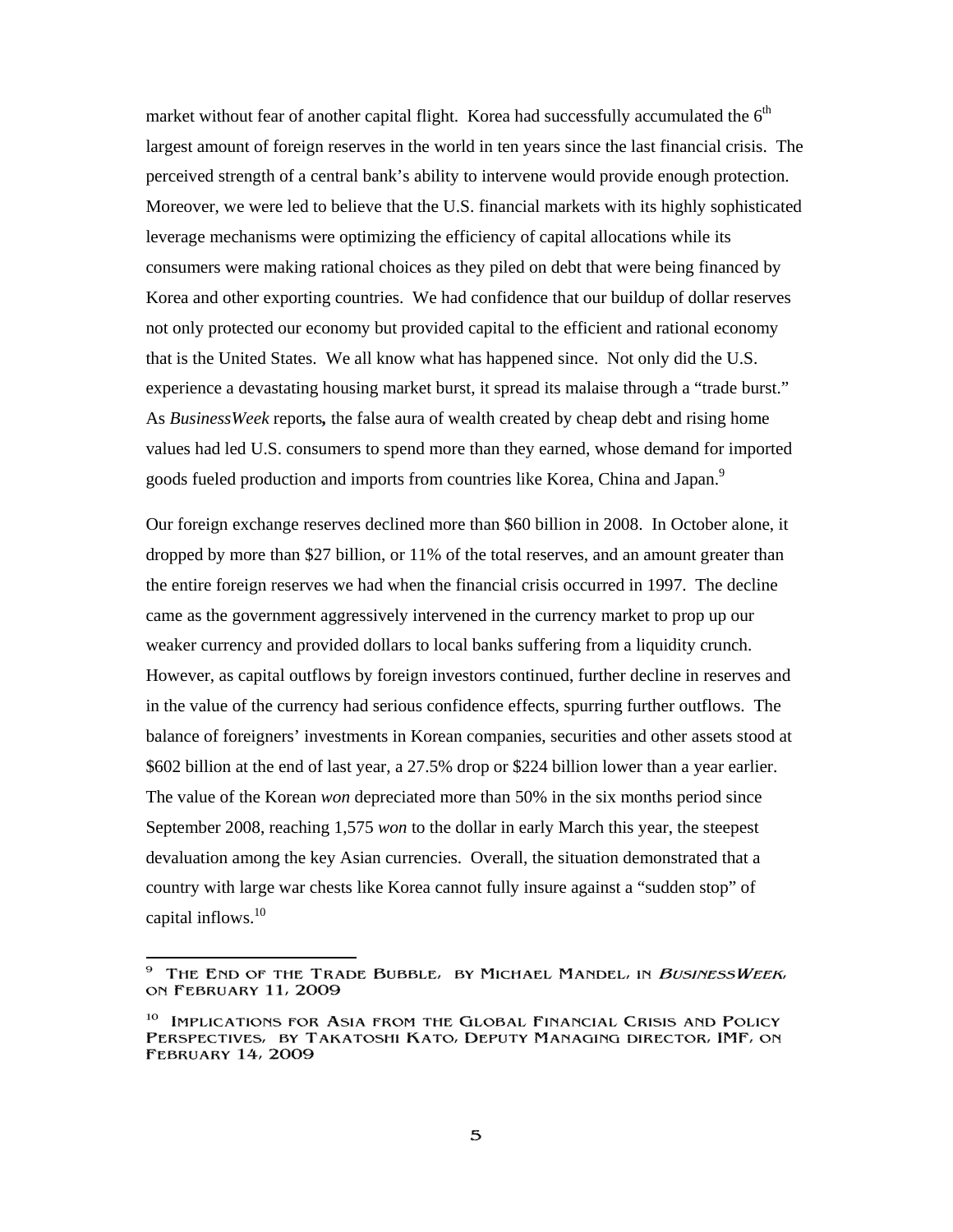History teaches us that the markets are bound to fail without sufficient oversight. And when the market ceases to function, as it did in our currency markets – during which all attempts by our central bank failed to prevent the *won* from sliding – all of those previous assumptions go out the window. Like in most trade agreements, there are "safeguard" clauses in financial arrangements to be invoked in an emergency. But it seems that they were not given the same level of attention as would be given in comparable trade agreements. Capital controls of whatever nature and degree have been strongly discouraged, if not considered even taboo, by the Washington Consensus. It is not only glaringly apparent in hindsight but was also a matter of common sense that we cannot assume only the upside and ignore the possibility of the downside. And yet that is what seems to have happened not only to the U.S. financial system but also to the recommended approach to financial liberalization that we have followed. High levels of reserves are helpful but only up to a certain point, and are not necessarily able to insulate the economy. The blind embrace of the markets can be, and is, too much of a good thing.

## **The Moment of Truth**

The impact of the global financial crisis is only a partial reason for Korea's trouble today. While our financial policies have trapped us in this hole, we first dug ourselves into it by not addressing our key weaknesses and challenges. Despite our relative growth and wealth, we failed to graduate from a generally "mercantilist mindset" of export-led growth. Even today, in many quarters, exporting goods to foreign markets is considered patriotic while importing goods is considered a luxury at best. This has not only undermined our interests in further expanding trade with other countries but also, more fundamentally, stifled our efforts to forging a more balanced economy. It must certainly bewilder the foreign observers that Korea, which is almost completely reliant on foreign trade for all of its energy and natural resources as well as food supply, is paralyzed for almost a year by demonstrations against U.S. beef imports while its parliament is consumed by the bitter division over the Free Trade Agreement with the U.S.

Having said that, I do recognize that Korea's economic future lies with trade, more exports and imports, not less. After all, Korea has a population density that is second only to Bangladesh and our dearth of arable  $land<sup>11</sup>$  and natural resources make us dependent on

 $\overline{1}$  $11$  Incidentally, the size of arable land in Korea, which consists of about a quarter of the total land, further shrank 1.4% in 2008 thanks to construction of new roads, homes and factories.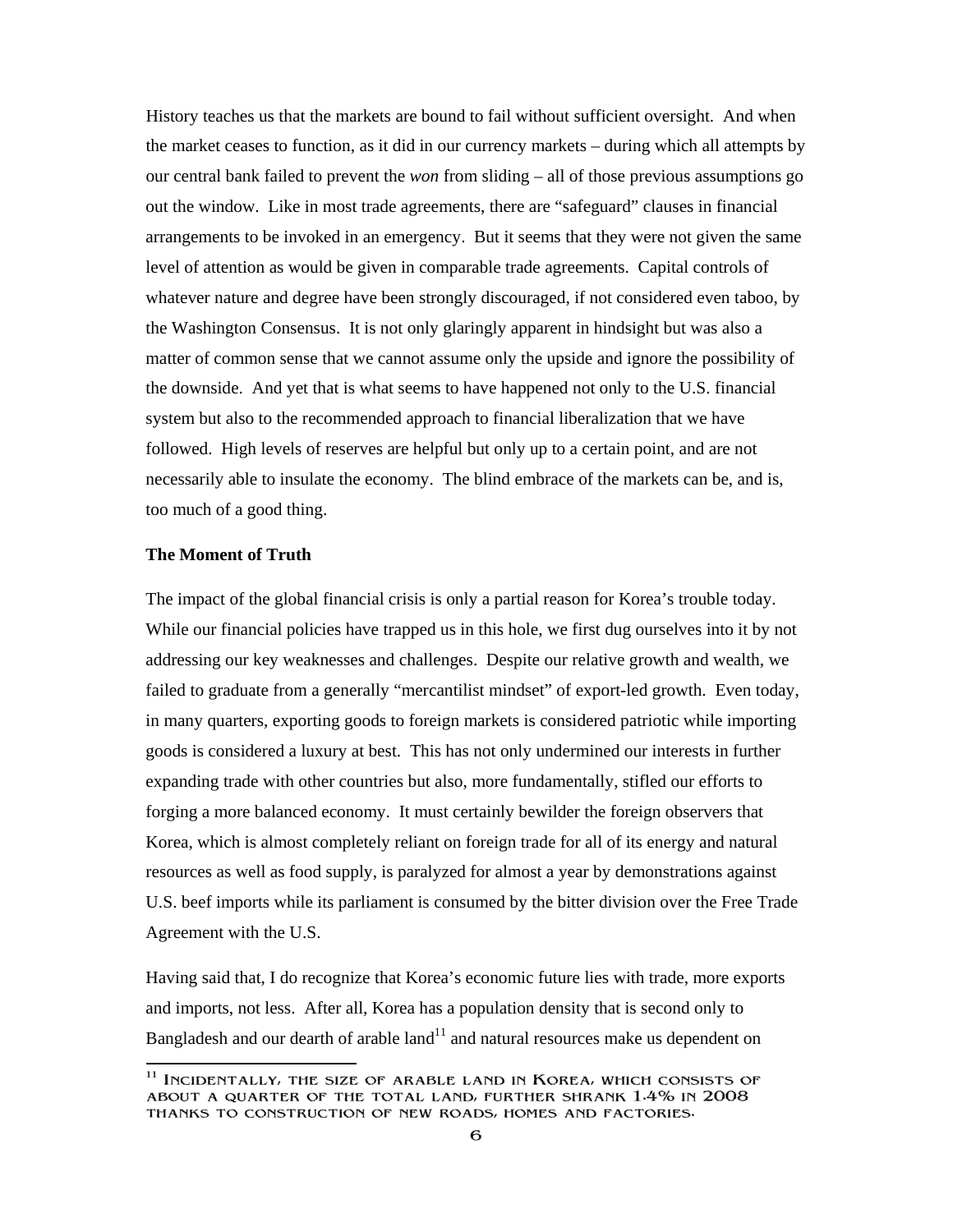imports to survive, and hence the foreign currency to fund them. Food and oil together account for one third of our total imports annually.

The consequences of the current global crisis are similar to the ones Korea had experienced during 1997-98. But this time the consequences seem even worse. There has been a drastic fall in our merchandise exports due to the world-wide recession. Our exports during the first quarter of this year dropped by 24.5% compared with the same period of last year, although monthly changes in exports began to show some signs of recovery since February after contraction by a record pace of 32.8% in January.<sup>12</sup> Some were encouraged by month-tomonth increases in exports and the current account surplus that was widened to a monthly record of \$6.65 billion in March. But again, this optimism is misguided. The news is not as rosy as it seems: the surplus was driven by the contraction of imports, not by the growth of exports. It is more a reflection of subdued domestic demand, and a weak currency, than it is a sign of a strong rebound of the economy. More importantly, the manufacturing sector, which is the main base for our exports, posted a contraction of 13.5% on a year-to-year basis in the first three months of  $2009$ <sup>13</sup> It is the worst number tallied since the Bank of Korea began compiling such a report in 1970.

While we are overly protective of our market in sentiment, the Korean economy is intrinsically outward oriented in structure. It is not a far stretch to describe our economy as being dominated by a handful of conglomerates with a manufacturing base that targets the global market while largely ignoring its own. This is not by any means a vice in itself; rather it is the preponderance, or stranglehold, of these conglomerates on the Korean economy that increases the latter's vulnerability to the whims of the former. If the U.S. suffers from a deficit of production of goods and services vis-à-vis consumption, Korea suffers from the opposite imbalance. If Korea is to become a more robust and self-sustaining economy, it will need to grow its domestic market.

Perhaps the worldwide recession is already reducing the global economic imbalances. The U.S. trade deficit, as a percentage of GDP, fell to 2.4% in the first quarter of this year. It is less than half the deficit shown in the same period a year ago and the fastest drop rate ever,

 $\overline{\phantom{a}}$ <sup>12</sup> THE GOVERNMENT PREDICTS THAT THIS YEAR S EXPORTS WOULD AMOUNT TO \$355 billion, a 16% decline from \$422 billion in 2008.

<sup>&</sup>lt;sup>13</sup> THE FIRST-QUARTER EARNINGS OF THE TWO MAJOR EXPORTING POWER houses, Samsung Electronics Co. and Hyundai Motor Co., also fell 72% and 43% respectively compared with their net profits a year ago.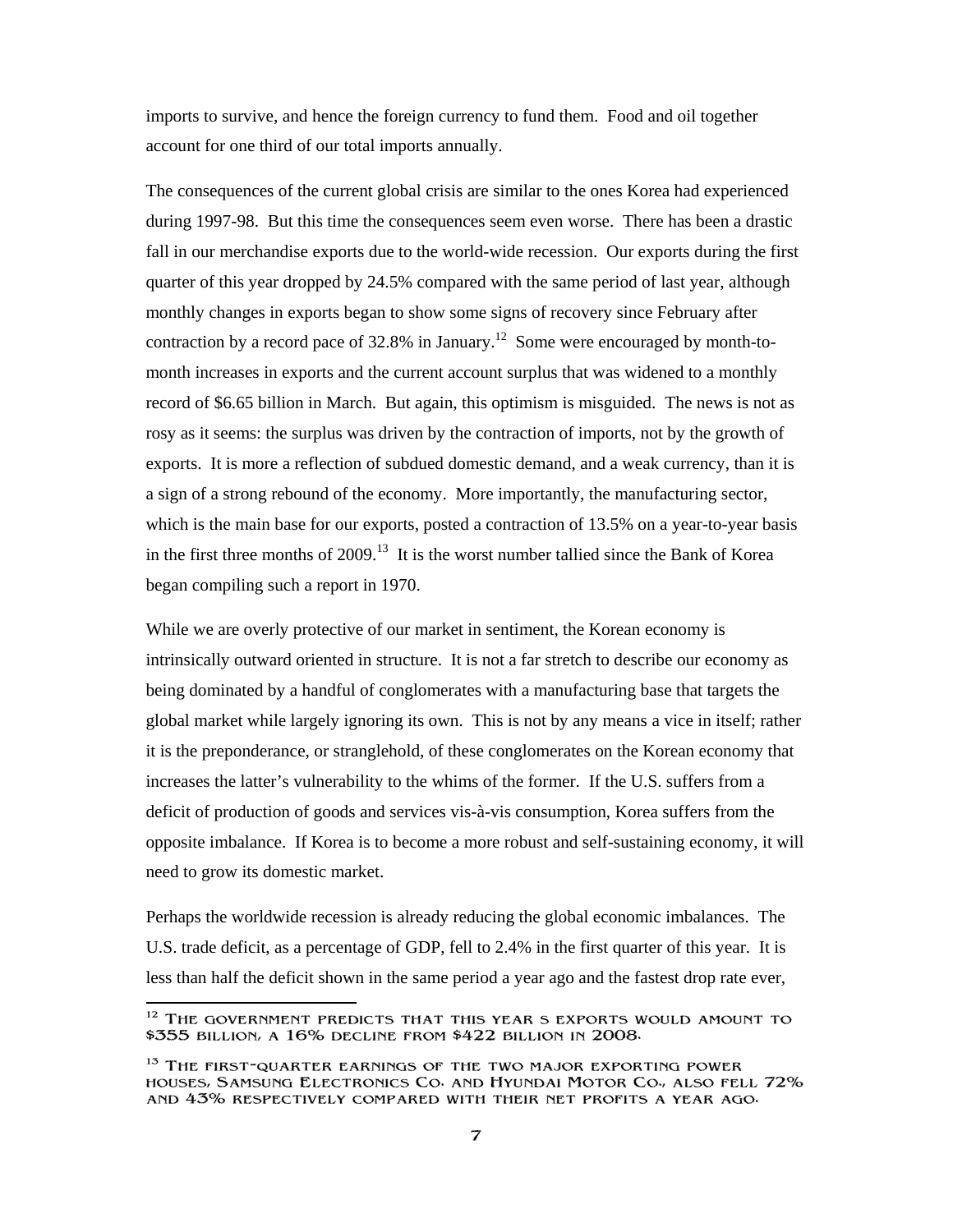according to the latest estimate by the Bureau of Economic Analysis in the U.S. $<sup>14</sup>$  Similar to</sup> Korea, the shrinking trade deficit in the U.S. is not being caused by a rebound in U.S. exports, but by declining imports. U.S. exports peaked at 13.7% of GDP in the third quarter of 2008, but were down to 10.9% in the first quarter of this year. Over the same period, imports fell to 13.3% of GDP from a peak of 18.6%. Much of the decline in U.S. consumption will be felt in other countries, who supply products that the Americans are no longer buying. It is very much a zero-sum game. Declining trade deficits in the U.S. will be eventually matched by failing trade surpluses in countries that have historically been net exporters. We have been telling the U.S. to take actions to reduce its trade deficit. Now that the reduction has happened, it may be us who will be among the most hurt by it.

The supply-demand imbalance we face today, however, can only be met through more trade. When Korea was hit by the first financial crisis in late 1990s, we launched multi-track, highlevel and comprehensive Free Trade Agreements (FTAs) with major trading partners. The main purpose was to secure market access overseas, but we also hoped to stimulate domestic economic reforms through opening our markets.<sup>15</sup> FTAs are, however, inherently preferential and discriminatory, derogating from the most-favored-nation (MFN) principle, the very foundation upon which the multilateral trading system (MTS) is based. Thus the rapid spread of FTAs is seen as one of the most serious challenges facing the MTS.<sup>16</sup> As Pascal Lamy, Director General of the WTO, recently said at a WTO General Council meeting, if we are serious about the prevalence of the MFN principle, we should collectively think about some way of gradually "multilateralizing" concessions made in FTAs.

Moreover, the current multilateral trade rules agreed in 1994, do not sufficiently cover all important elements of trade in the  $21<sup>st</sup>$  century. More disturbingly, as financial markets became unstable and unemployment was rising, politicians found it increasingly tempting to paint protectionism as the cure for their national economic hardship. Trade negotiators are

 $\overline{\phantom{a}}$ <sup>14</sup> YANKING U.S. TRADE INTO BALANCE, BY FLOYD NORRIS, ON INTERNATIONAL Herald Tribune, p. 16, May 2-3, 2009

<sup>&</sup>lt;sup>15</sup> SINCE THE FIRST FTA WITH CHILE IN 2002, KOREA HAS CONCLUDED FTA negotiations with Singapore, ASEAN, EFTA, the U.S. and India, and are now conducting negotiations with 45 other trading partners including the E.U., Japan, China, Canada, Australia and Mexico.

<sup>16</sup> Since January 1995, 196 new FTAs or RTAs have been notified to the WTO with an average of 11 notifications every year, compared with an annual average of less than 3 during the previous 47 years of the GATT.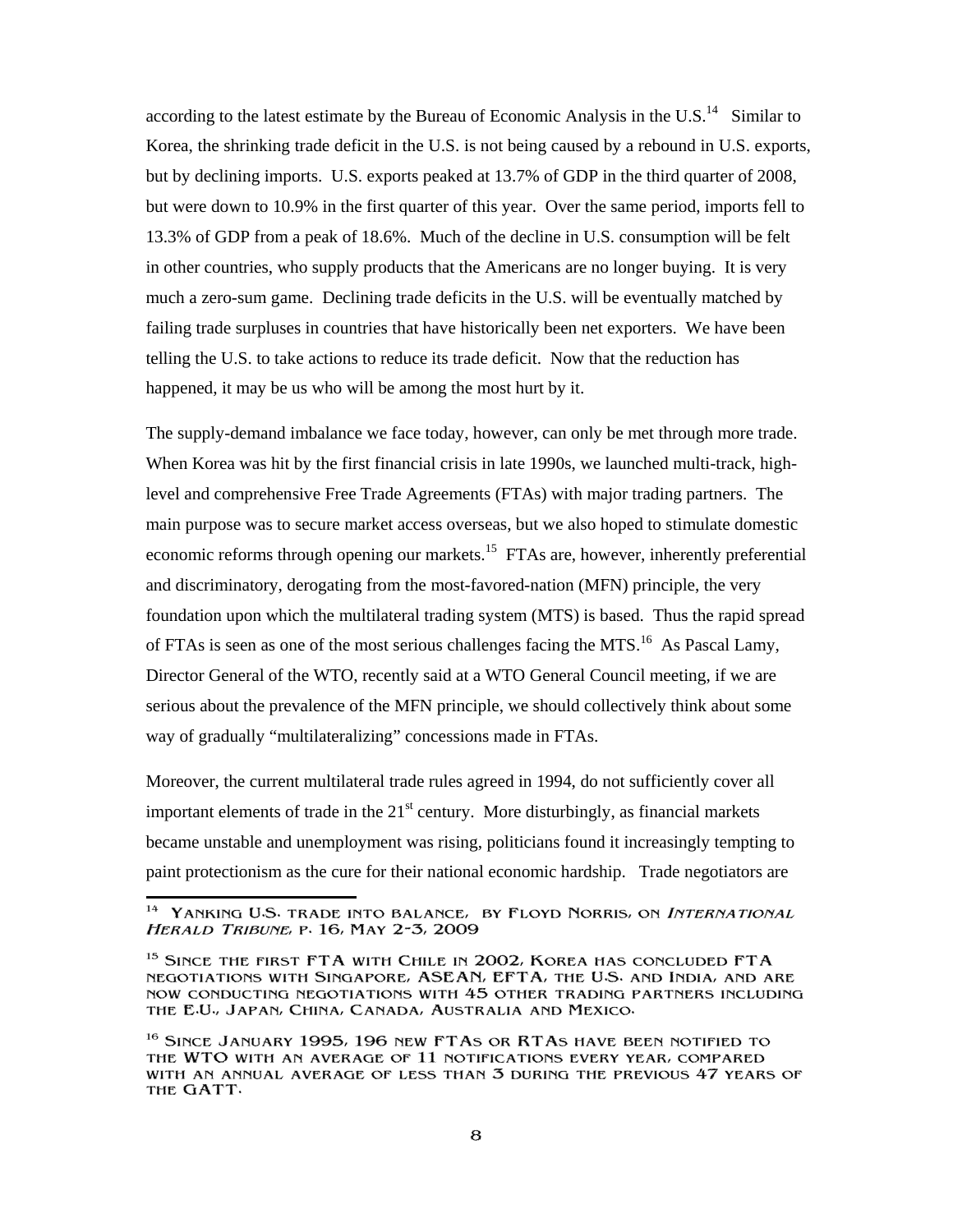conspicuously taciturn about the potential violations of the WTO subsidy rules by the stimulus packages. Now, the "moment of truth" has come – we must strengthen the MTS. The Doha round, launched in 2001, has been going nowhere. To successfully conclude the Doha round negotiations, we need to fundamentally change, among other things, a trading system of farm and manufactured goods. It will require enormous political courage by all participants in the negotiations. Rich nations should cut trade-distorting subsidies and tariffs, especially in the agricultural sector. Emerging nations need to open markets in exchange for greater market opportunities. An inability to strike a deal would not bode well in geopolitical terms either, and would not lead to successful negotiations in climate change or reform of global financial institutions.<sup>17</sup>

As I said earlier, economists and experts are split over the shape of our economic recovery. They are looking at the same set of data and coming to different conclusions based on their own politics and their own idiosyncratic perspectives. The current conundrums are also forcing policy makers to focus on short-term returns and further delaying other much-needed longer-term reforms to make our economy better. But one thing is clear and undeniable. Blind and misguided optimism is not only unhelpful. It can be critically damaging. Our current crisis shows that we cannot export our way out of our problems. We can no longer overly rely on exports as our primary engine of growth. While it is crucial that we expand our export markets and secure foreign currencies, we need to start paying equal attention to "economic rebalancing,"<sup>18</sup> in particular rectifying the imbalances at the other end of the scale. We need to move beyond our current life-support approach for farmers and undertake bold reforms to make our agricultural sector more sustainable and competitive.

We should also aggressively pursue an energy plan that decreases our reliance on imported fossil fuels. In this respect, the government's "green growth" initiative should be commended, which commits \$36 billion, about 3% of our GDP, over 2009 to 2012, to a variety of investments to reduce carbon dependency, improve water management and enhance forest protection.<sup>19</sup> This initiative contains many of the national actions

<sup>17</sup> 17 A memorandum to the worlds trade ministers, by Pascal Lamy, Director General of the World Trade Organization, on International Herald Tribune, July 3, 2008

<sup>&</sup>lt;sup>18</sup> REBALANCING ASIA S ECONOMIES, BY JONG-WHA LEE, CHIEF ECONOMIST, ADB, on the Japan Times, on April 6,2009

 $19$  The initiative aims at creating  $960,000$  jobs, including  $149,000$  jobs in 2009 mainly in construction. The low-carbon projects under this initiative include developing railroads and mass transit, fuel efficient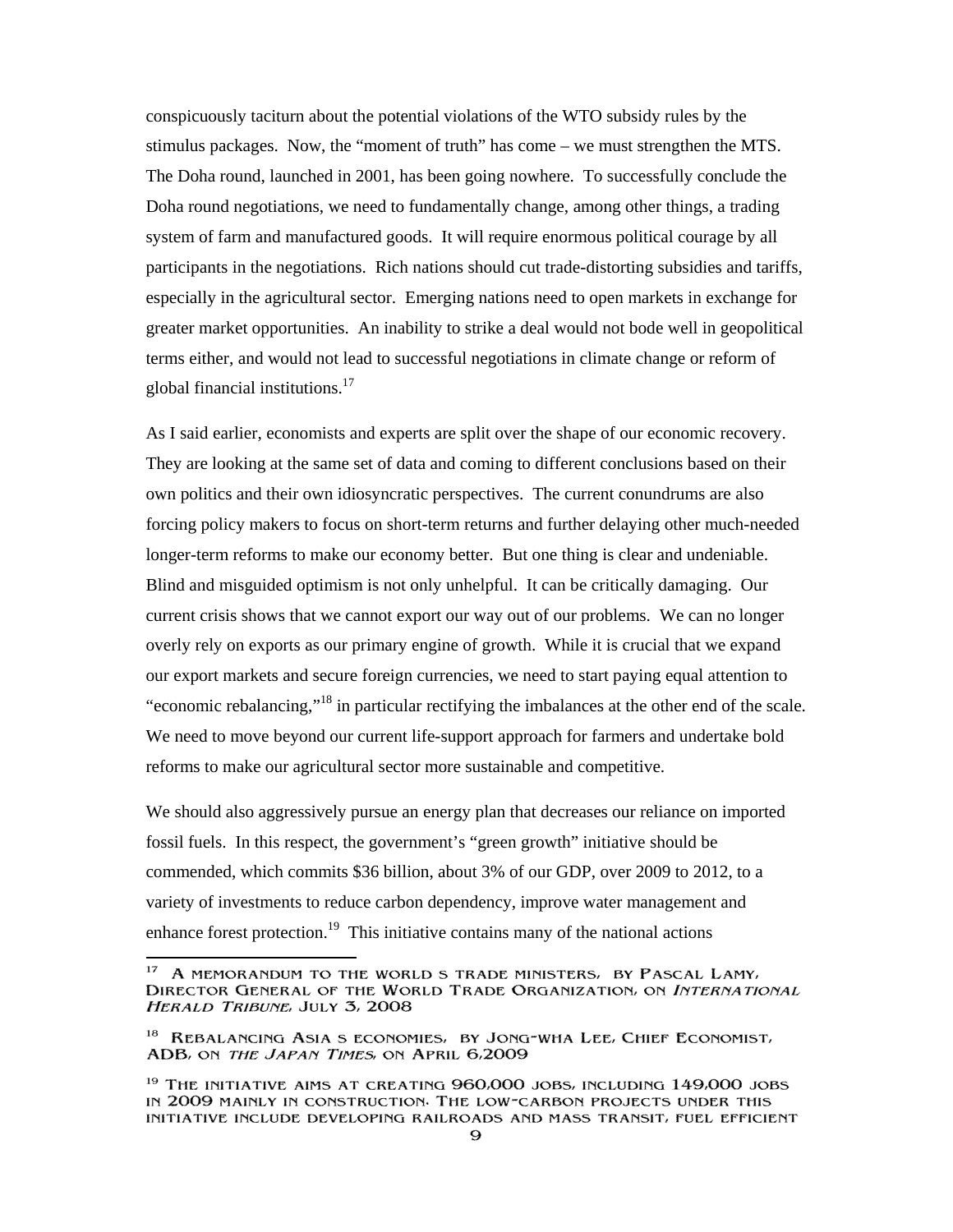recommended in the UNEP's Global Green New Deal (GGND), which were also reflected in the stimulus packages of some  $G-20$  nations.<sup>20</sup> However, the effectiveness of such green initiatives depends crucially on implementing complementary policies, which should include removing perverse subsidies and other distortions in energy, transport and similar markets. In Korea, this would entail rationalizing our energy markets that are currently heavily skewed to favor businesses and other interest groups.<sup>21</sup>

I do not deny my bias as a trade negotiator on the value of the trade in goods as opposed to that of the less material financial transactions. In the end, however, the long-term challenges of correcting the problem of proportions and directions in exports and imports are eclipsed by the more immediate need to address the largely undeserved havoc created by financial flows that are beyond our own making. In fact, its effects have almost simultaneously spread throughout the world, underscoring the level of global integration, and hence vulnerability, of the global financial system. However deserved it may be for those involved in greedy financial manipulation, there is little to gain from the "schadenfreude of the West's malaise." In this regard, the April G-20 meeting in London deserves some credit for changing the trends that the global economy is handled. It is premature to declare "the end of the Washington Consensus." A new architecture to replace it is yet to emerge. But the agreement to create a Financial Stability Board that will monitor the financial system for signs of risks can be a very important first step towards strengthening the global financial regulation.

It is also significant that it is the G-20, not the G-7 or the IMF, that is seen as the keydecision-making body.<sup>22</sup> Economic power has now dispersed. There is no mistaking the need for all governments to respond to the crisis in a concerted and coordinated way. There is no standing aside and letting others bear the burden. For export-oriented countries like

vehicles and clean fuels, energy conservation and environmentally friendly buildings.

 $20$  The U.S. included \$100 billion in its \$787 billion recovery package for green investments to be implemented over the next two years and are expected to create or save around 2 million jobs, while China allocated 12% of its \$586 billion stimulus package for direct energy efficiency and environmental improvements, according to the UNEP.

<sup>21</sup> FOR INSTANCE, KOREA MAY NEED TO DEREGULATE ITS ELECTRICITY MARKETS so that it brings more competition and cuts back on undue subsidies that distort prices and hinders efficient allocation of resources.

 $22$  EDITORIAL ON THE JAPAN TIMES, APRIL 5, 2009

-